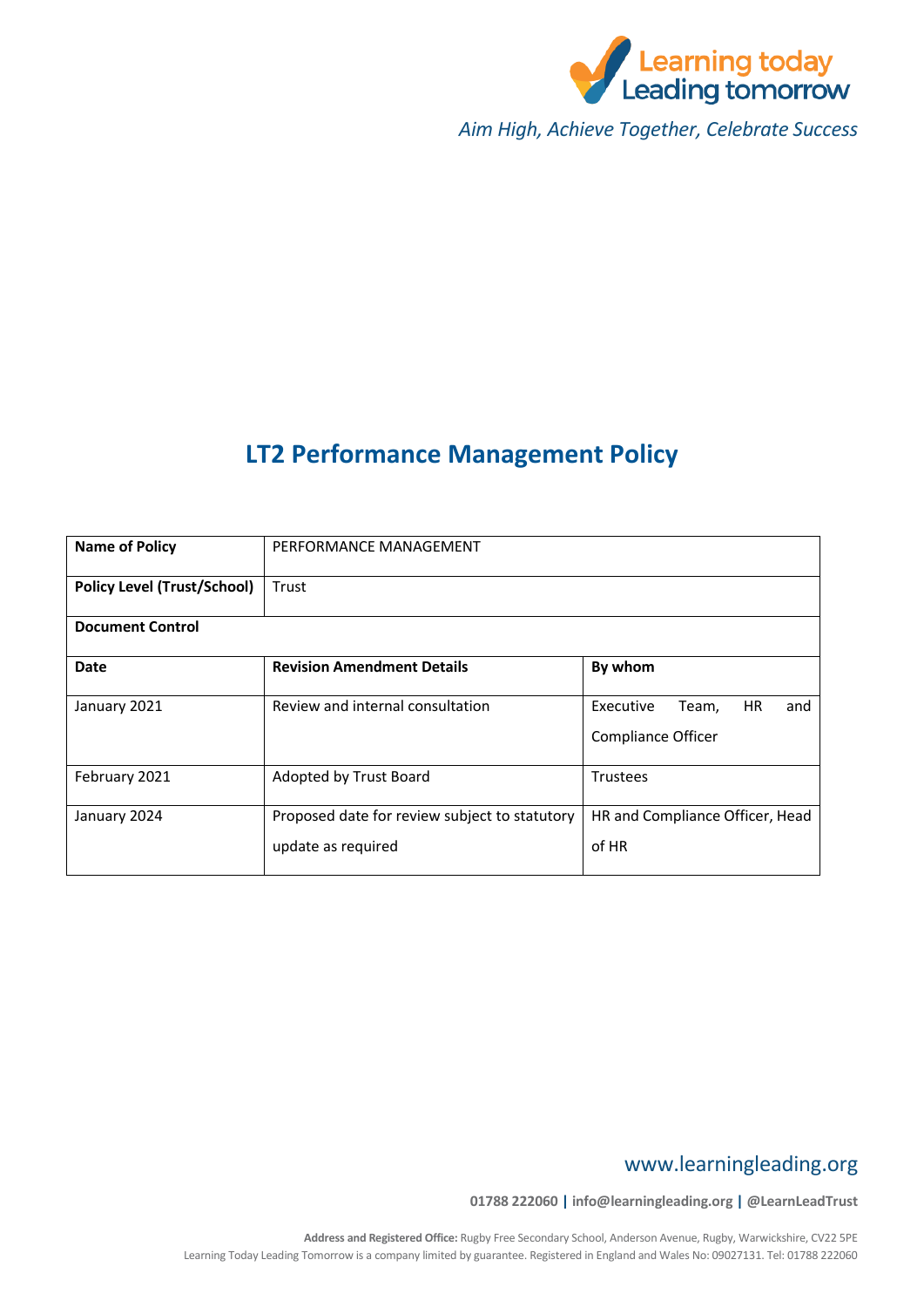

# **Table of Contents**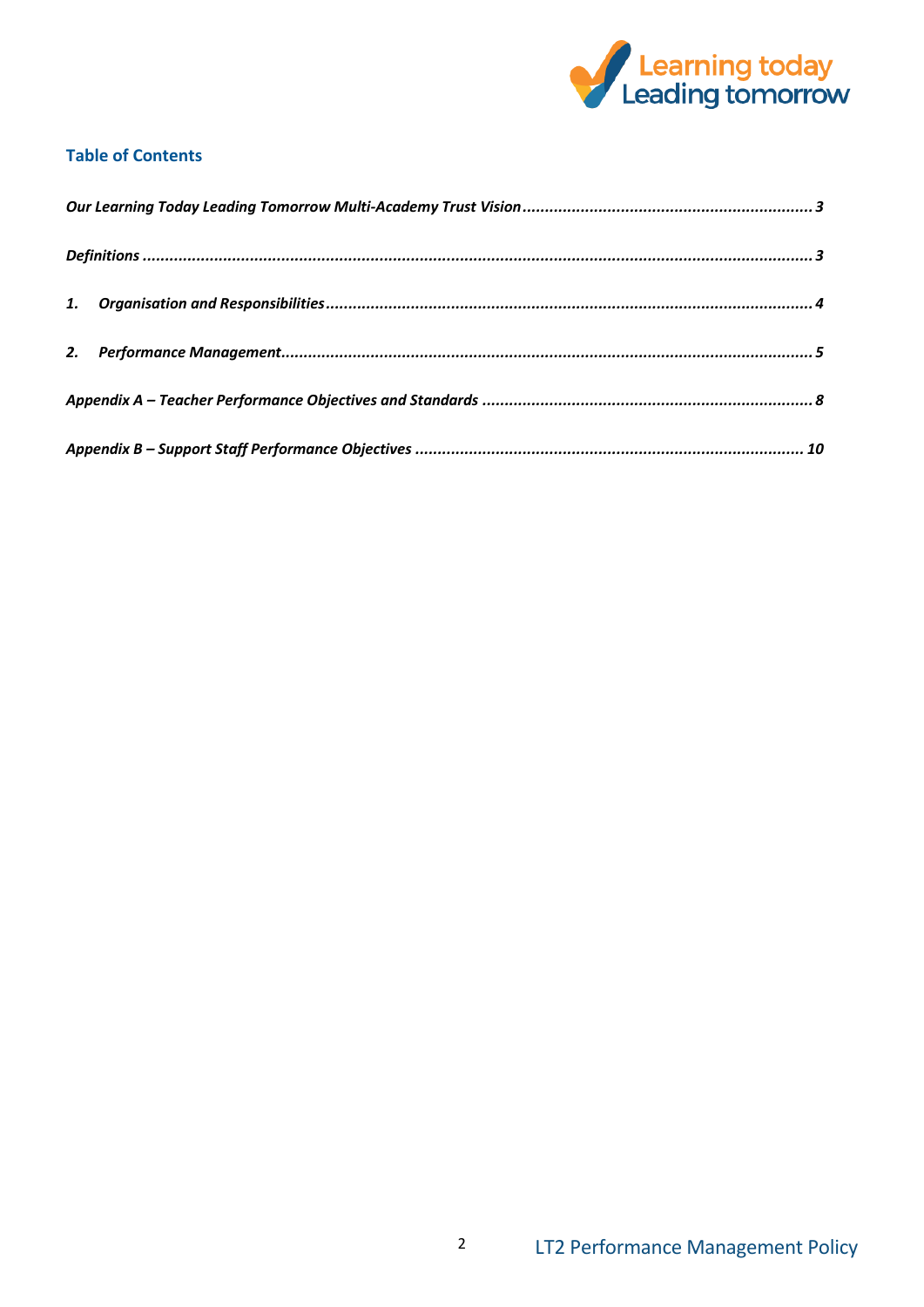

### <span id="page-2-0"></span>**Our Learning Today Leading Tomorrow Multi-Academy Trust Vision**

#### Vision

Our vision is to build a group of outstanding schools across phases, including specialist provision, to become (a mid-size) Trust that provides vibrant and inclusive learning environments in which every member of the learning community is passionate about learning. The Trust is led by a CEO who works closely with Headteachers who lead the two schools supported by a central team to support finance, HR, estates and governance.

#### Mission

LT2 Trust and schools will have a relentless focus on high achievement, supported by robust organisational structures and governance. We aim to give children and young people in our care the knowledge, skills and experiences to expand their minds and world view to enable them to develop a naturally inquisitive approach to learning and life, fit for an everchanging world.

Ultimately, we will educate and support all children attending LT2 schools to grow into capable and contributing citizens who have developed the personal attributes and characteristics that will enable them to become considerate, self-reliant and confident young people who are ready for the next stage of their lives.

#### Values

The Trust Values underpin the mission and provide the basis on which LT2 schools can articulate the key behavioural characteristics that promote a positive philosophy. Our six values are unseen drivers of our behaviour as experienced by others and are designed to create a shared organisational culture:

- **Kindness –** The quality of friendliness, generosity, and consideration
- **Collaboration** The belief that working and learning with others will lead to greater success
- **Curiosity –** A strong desire to know and to learn
- **Resilience** The ability to recover quickly and learn from the difficulties we face
- **Respect** To appreciate the importance of understanding and admiration for others and self
- **Endeavour** The belief that hard work is needed to achieve something of which we can be proud

#### <span id="page-2-1"></span>**Definitions**

- Where the word 'Trust' is used in this document it refers to The Learning Today Leading Tomorrow Trust.
- Where the words 'Trust Board' are used it refers to the board of Trustees who set the vision for the Trust and hold the executive leadership team to account for delivering the Trust's strategic plan.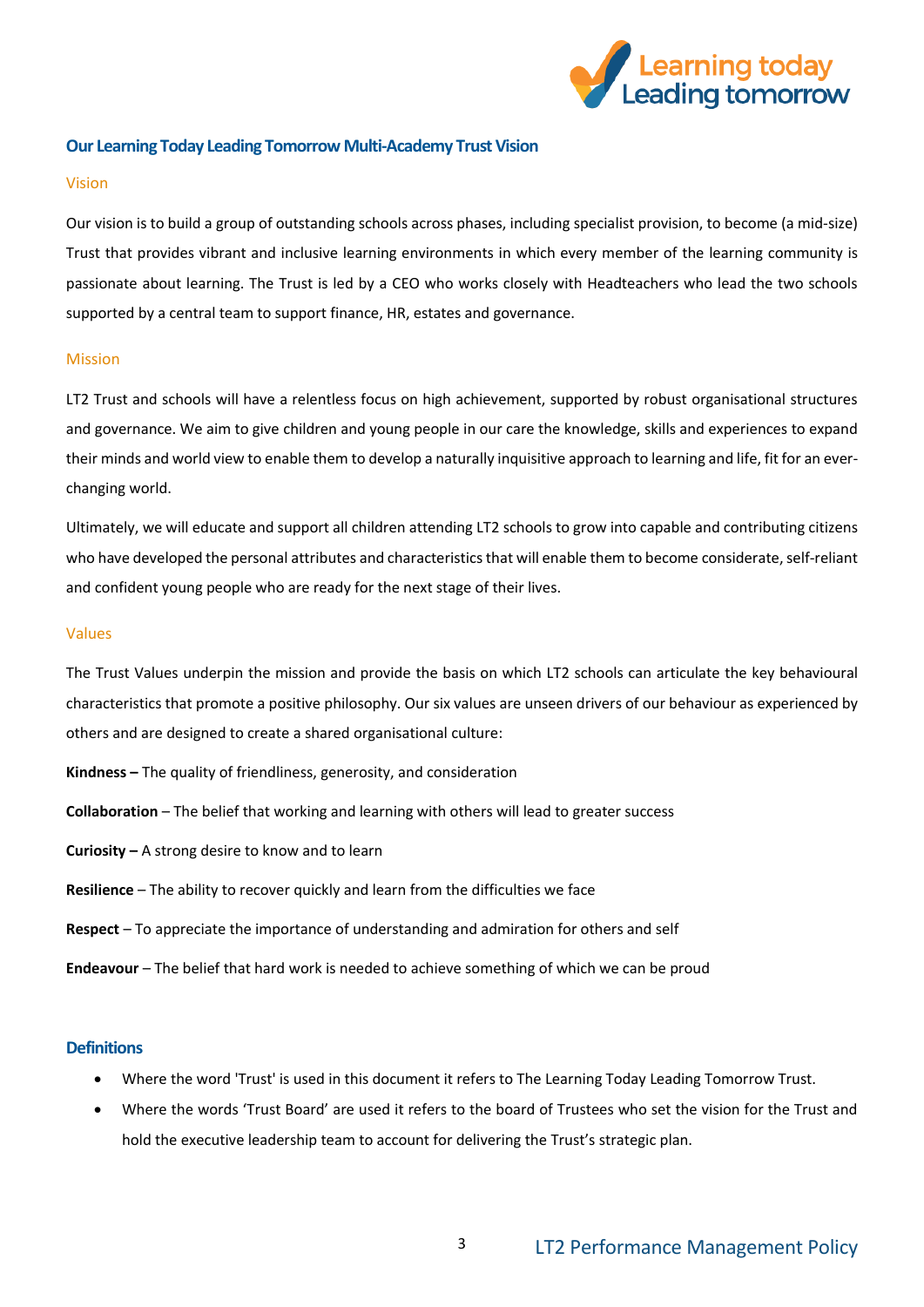

# <span id="page-3-0"></span>**1. Organisation and Responsibilities**

# 1.1 Introduction

This procedure provides a framework for a clear and consistent assessment of employee performance, and for supporting staff development within the context of the Trust's plan for improving educational provision and performance. It should be read in conjunction with the Pay Policy, and it also explains the process for invoking the Capability Policy where there are serious concerns about an employee's performance that the performance management procedure has been unable to address. This procedure applies to employees at all levels with the exception of those who are employed on a fixed term basis for less than one year, and newly qualified teachers during their induction year. It does not form part of any employee's contract of employment with the Trust and may be amended at any time (employees will be informed of any changes).

# 1.2 Legislation

There is no specific legislation pertaining to this policy although all decisions regarding performance management, pay and progression will be made in adherence with the Equality Act 2010.

### 1.3 Guidance under this Policy

The Head of HR is responsible for providing advice and guidance under this policy and reviewing and updating the policy as required.

#### 1.4 Board of Trustees

# **The Board of Trustees, as a corporate body, has the responsibility to set the strategic direction and objectives of all matters across the Trust.**

The Board of Trustees is responsible for ensuring that high standards of corporate governance are maintained.

The Chair of the Trust is responsible for managing the CEO, Trustees and Governors under this policy.

# 1.5 The Chief Executive Officer (CEO)

The CEO of Learning Today leading Tomorrow Trust (LT2):

- Takes overall responsibility for the implementation of policies and procedures
- Must provide reports as appropriate to Trustees in relation to this policy
- Ensure that sufficient resources are allocated and authorised within the organisations budget to meet statutory procedures and standards across the Trust
- Is responsible for managing the Headteachers and centrally appointed staff under this policy

#### 1.6 Headteachers

Headteachers of LT2 schools are responsible for:

 The implementation of and compliance with this policy within their school ensuring competence in those staff who are responsible for and involved in the operation of this policy and associated guidance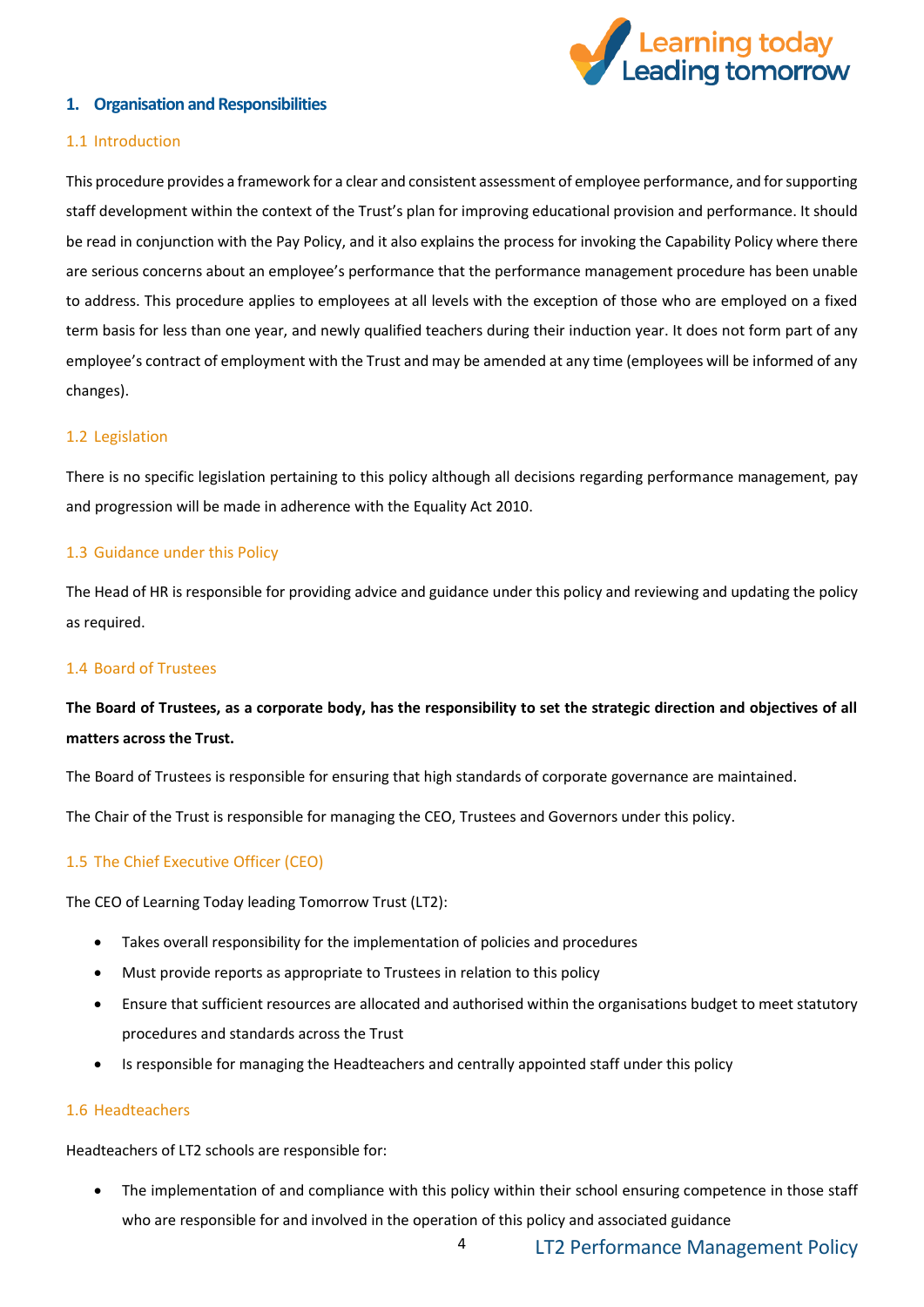

- Identifying training needs
- Communicating this policy to all relevant people within the school
- Managing school-based teaching and associate staff under this policy

# 1.7 Senior and Middle Leaders (and other Supervisory Roles)

Although the Headteacher is responsible overall for the implementation of this policy in their school, managers have some specific responsibilities:

- Applying this policy within their own department and area of work
- Resolving any issues members of staff refer to them, informing the Headteacher of any issues to which they cannot achieve a satisfactory solution with the resources available to them
- Where required, conduct formal meetings, undertake relevant training in relation to this policy and ensure effective and competent operation of this policy

# 1.8 Other Employee Duties

All employees have a responsibility to:

- Comply with this policy and to co-operate with the schools' leadership and management on all matters relating to it
- Undertake any training recommended by their line manager

#### 1.9 Related Policies and Procedures

- Capability Policy
- Pay Policy
- Career Stage Expectations

#### 1.10 Review

This policy will be reviewed every three years.

These procedures have been agreed by the Board of Trustees, who will approve them whenever reviewed.

#### <span id="page-4-0"></span>**2. Performance Management**

#### 2.1 General Principles

Performance Management in this Trust will be a supportive and developmental process designed to ensure that all employees have the skills and support they need to carry out their role effectively. It will also help employees to improve their professional practice and to achieve their career aspirations. However, this does not override the need for the Trust to quality-assure the operation and effectiveness of the performance management system. The Trust is committed to ensuring consistency of treatment and fairness. It will abide by all relevant equality legislation, including the duty to consider making reasonable adjustments for disabled employees.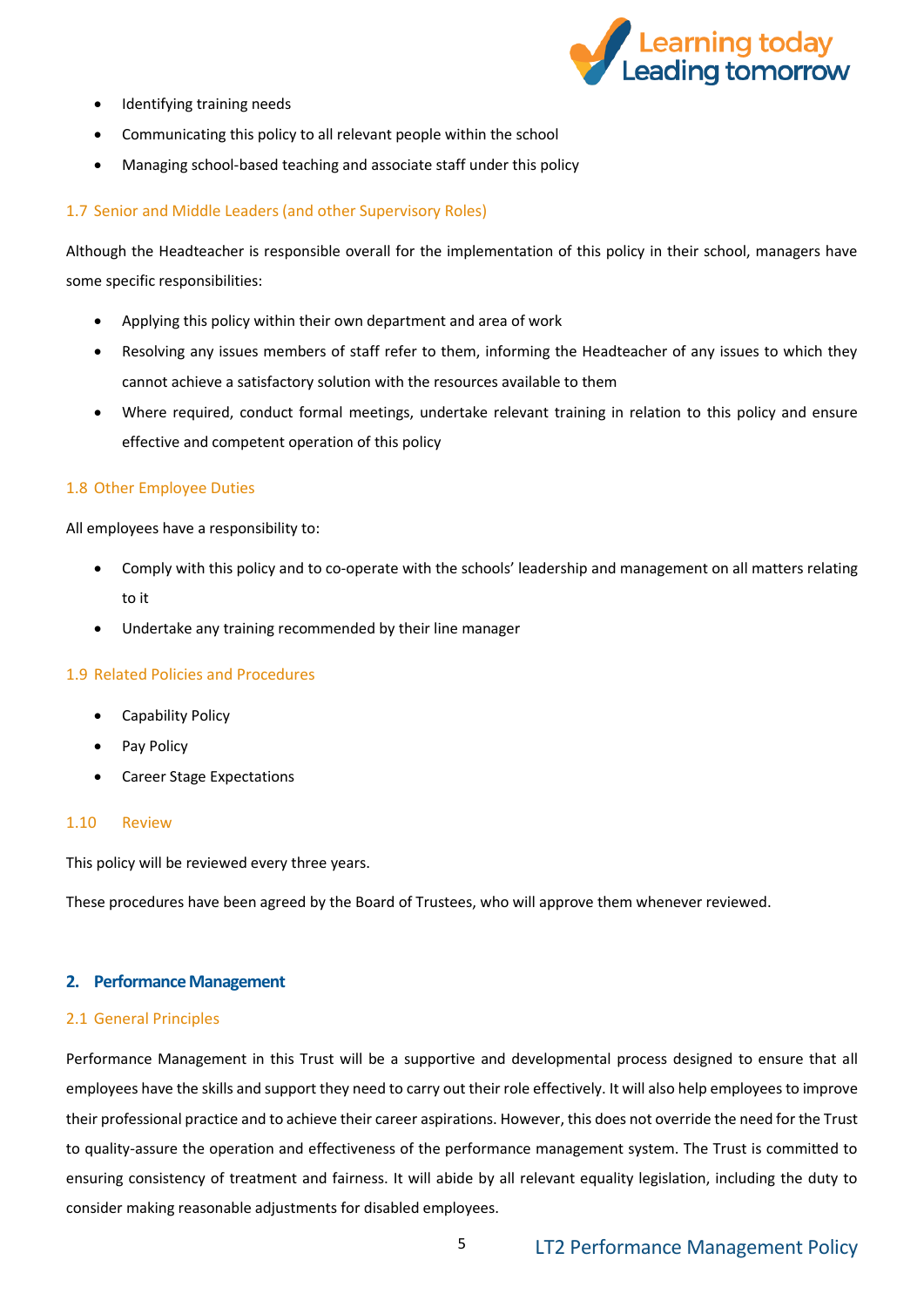

#### 2.2 The performance management process

#### 2.2.1 The performance management period

The performance management period will run for twelve months from September to August. Employees who are employed on a fixed term contract of less than one year will have their performance assessed in accordance with the principles underpinning this policy, but the length of the period will be determined by the duration of their contract.

#### 2.2.2. Appointing appraisers

In this Trust the task of appraising the Headteacher, including the setting of objectives, will be carried out by the CEO, Chair of the Trust and an external advisor. The Headteacher decides who will appraise other employees.

#### 2.2.3 Setting objectives

Objectives for each employee will be set at or around the start of each performance management period. The objectives will be Specific, Measurable, Achievable, Relevant and Time-bound and will be appropriate to the employee's role and level of experience. The appraiser and employee will seek to agree the objectives, but if they cannot agree, the appraiser will determine the objectives. Objectives may be revised during the performance management period if circumstances change. It will usually be appropriate to include a professional development objective.

When objectives are set, it should be made clear what the success criteria will be and how performance will be assessed: that is to say, how the appraiser will judge whether the objectives have been met. The objectives set for each employee will, if achieved, contribute to the Trust's plans for raising standards and improving the education provided to pupils.

#### 2.2.4. Observations and other sources of evidence

The Trust believes that observation of classroom practice and other responsibilities is a useful way to assess employees' performance and to support Trust improvement more generally. All observation will be carried out in an open and supportive manner.

Teachers will be regularly observed and all classroom observations will be carried out by those with QTS. In addition to formal observations, the Headteacher or other senior leaders with responsibility for teaching standards may "drop in" on lessons in order to evaluate teaching and ensure that high professional standards are maintained. The duration and frequency of formal and "drop in" observations will vary depending on factors including the individual circumstances of the teacher, the needs of a particular class or subject area, and the overall objectives and priorities of the Trust.

Other employees who have responsibilities inside or outside the classroom should also expect to have their performance of those responsibilities observed. Performance will also be assessed by reference to appropriate information sources (such as pupil achievement data) and other evidence relevant to the employee's job role, such as financial metrics or survey feedback.

#### 2.2.5. Performance review and feedback

Employees will receive constructive feedback on their performance throughout the year and as soon as practicable after observation has taken place or other evidence has come to light. Feedback should acknowledge and praise areas of strength as well as highlighting any areas that need attention or where further support may be appropriate.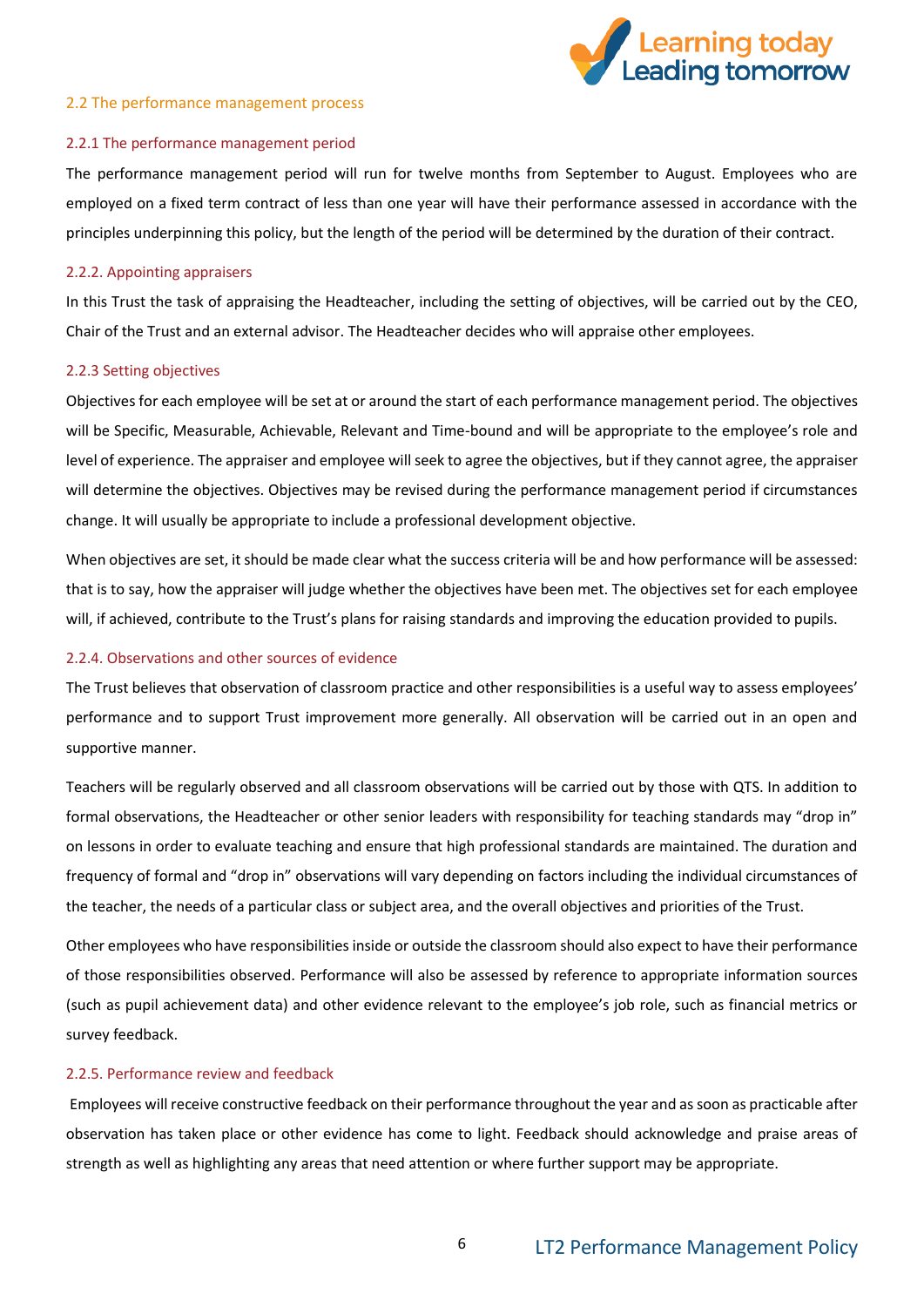

Performance should be informally reviewed on a regular basis throughout the year, as part of normal management practice. At least one formal interim review should also take place during the performance management cycle, to assess performance against objectives and consider whether any changes need to be made.

#### 2.2.6 Performance concerns and transition to capability

Where there are concerns about any aspects of an employee's performance, the appraiser or line manager will meet the member of staff to:

- Give clear feedback about the nature and seriousness of the concerns
- Give the employee an opportunity to comment on and discuss the concerns
- Decide what support can be provided to help the employee to address the concerns (such as coaching, mentoring, training or opportunities to observe best practice)
- Make clear how and when progress will be reviewed
- Explain the implications if no (or insufficient) improvement is made

This is not a formal meeting but the points above should be documented in writing after the meeting to provide clarity.

When progress is reviewed, if the appraiser or line manager is satisfied that the employee has made, or is making, sufficient improvement, the performance management process will continue as normal, with any remaining issues being addressed through this process. If progress is not satisfactory, the employee will be notified in writing that their performance will now be managed under the Capability Procedure.

#### 2.2.7. Annual assessment

Each employee's performance will be formally assessed at or around the end of each performance management period. The appraiser will invite the employee to a performance management meeting, and both the appraiser and the employee will be able to provide evidence as input to the discussion. Following the performance management meeting the employee will receive and will be able to append their own comments to a final written performance management report which will include:

- Details of the employee's objectives for the performance management period in question
- An assessment of the employee's performance of their role and responsibilities against their objectives and the relevant standards
- An assessment of the employee's continuing professional development needs and aspirations and any action that is recommended to progress them
- A recommendation on pay (which may include 'no progression' whether or not the teacher has been subject to formal or informal capability action)

As outlined in the Pay Policy, decisions regarding pay increases for all employees will be made with reference to the performance management report and the pay recommendation it contains. The assessment of performance and an employee's professional development needs will inform the setting of objectives for the following performance management period.

Employees have a right of appeal against pay progression decisions, as set out in the Pay Policy.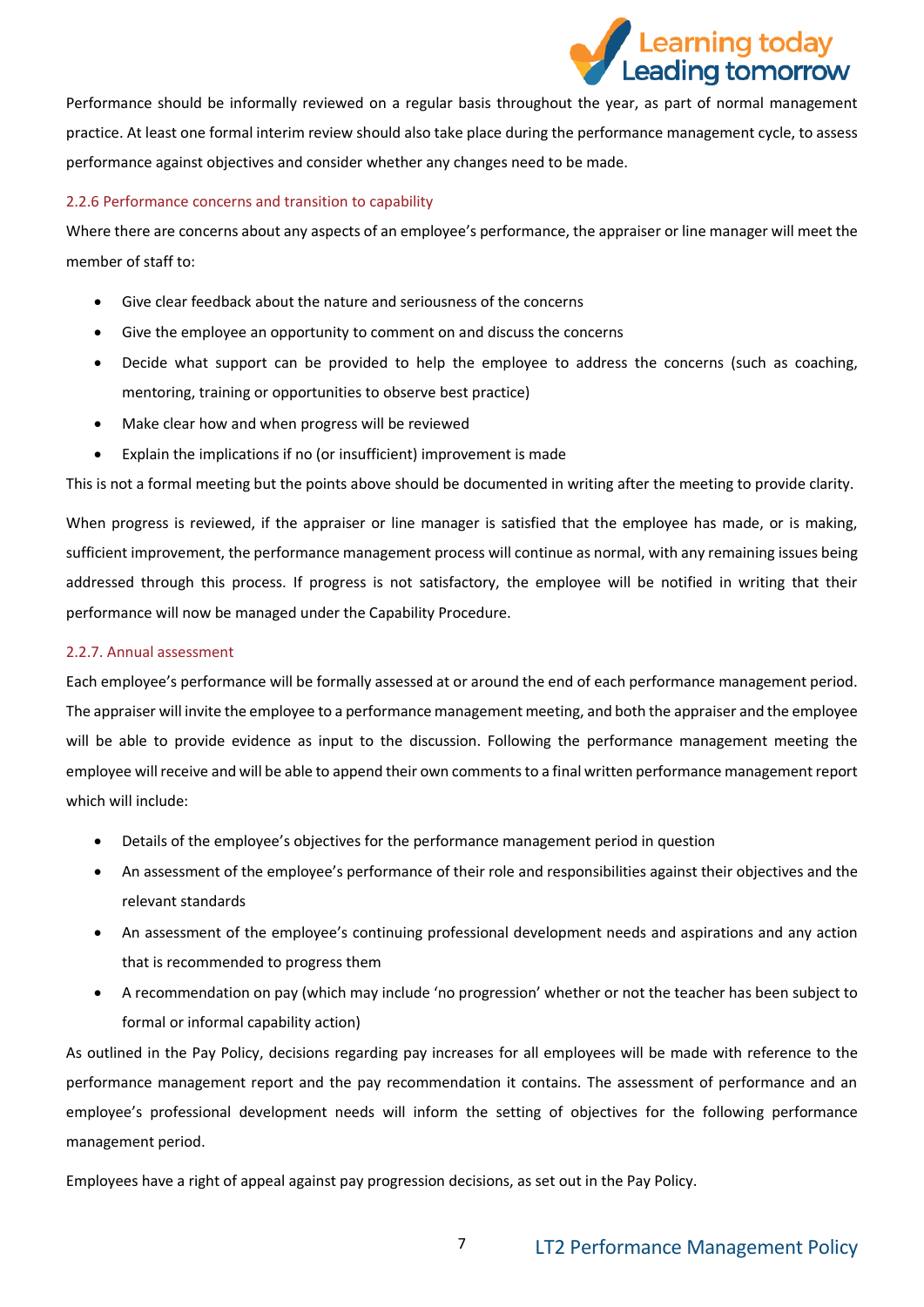

## <span id="page-7-0"></span>**Appendix A– Teacher Performance Objectives and Standards**

### Teacher Objectives

Teachers' performance is assessed against the career stage expectations as well as against their objectives. Objectives are likely to focus on:

- Impact on pupil progress
- Impact on wider outcomes for pupils
- Improvements in specific elements of practice, such as behaviour management or lesson planning
- Impact on effectiveness of teachers or other staff
- Wider contribution to the work of the school

Objectives provide an important basis for assessing performance, but they are not the only one. A teacher is also expected to meet all of the relevant standards.

#### Teachers' Standards

All teachers at this Trust are expected to meet the relevant careers stage expectations in order to be considered good teachers, but they will not be expected to provide evidence of this for the purposes of their performance management. If the Trust has concerns that a teacher may not be meeting the careers stage expectations appropriate action will be considered under either the Disciplinary or Capability procedure.

# Headteacher's Standards

The National Standards of Excellence for Headteachers are intended to be a helpful tool for headteachers, those responsible for governance and aspiring headteachers. The following standards can be used by headteachers to shape their own practice and professional development, within and beyond the school; and can be used by governors, to inform the appraisal of headteachers.

The National Standards of Excellence for Headteachers are set out in four domains, beginning with a Preamble. There are four 'Excellence As Standard' domains:

- Qualities and knowledge
- Pupils and staff
- Systems and process
- The self-improving school system

Within each domain there are six key characteristics expected of the nation's headteachers.

# Domain One: Excellent headteachers: qualities and knowledge

Hold and articulate clear values and moral purpose, focused on providing a world-class education for the pupils they serve.

Demonstrate optimistic personal behaviour, positive relationships and attitudes towards their pupils and staff, and towards parents, governors and members of the local community.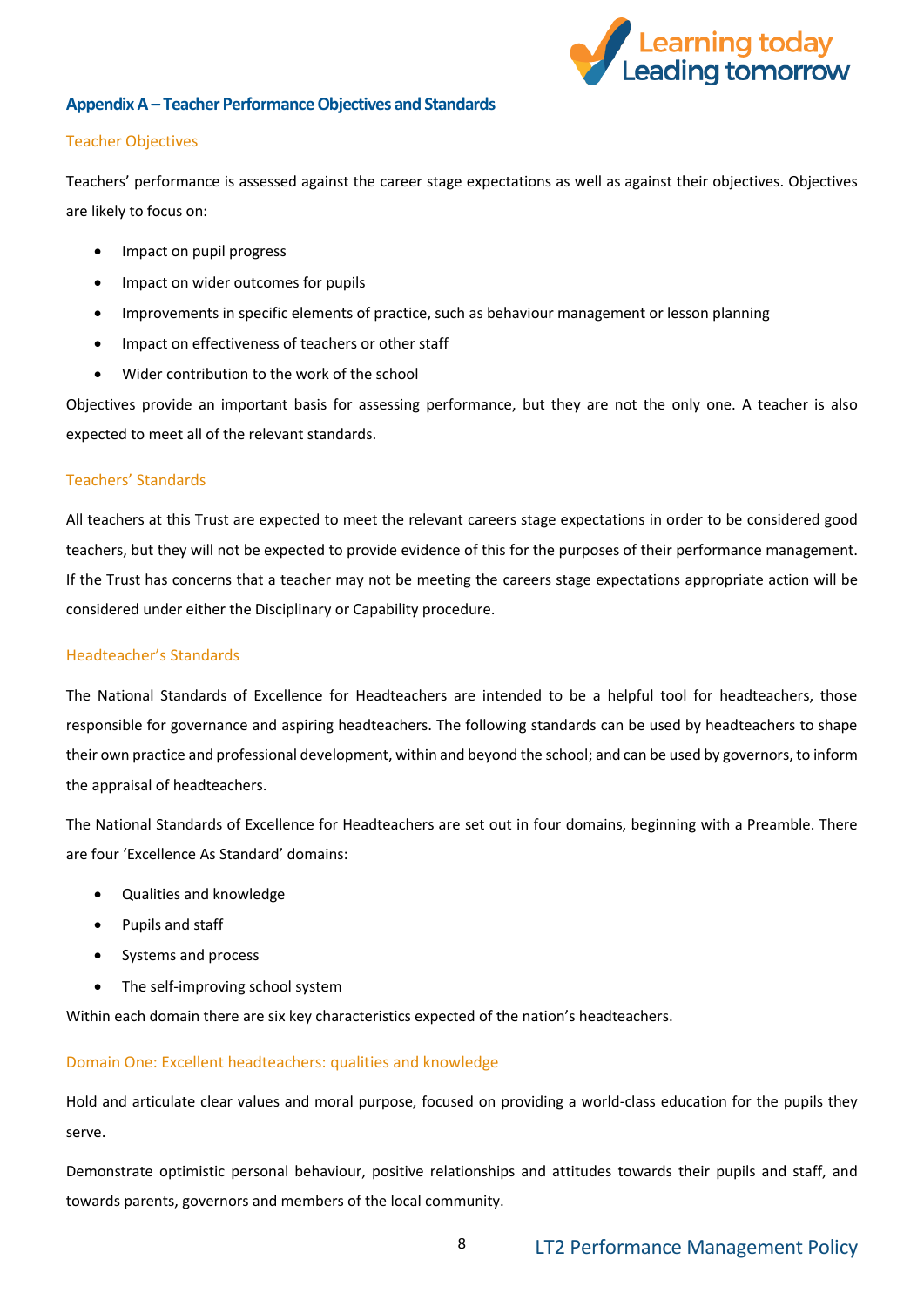

Lead by example - with integrity, creativity, resilience, and clarity - drawing on their own scholarship, expertise and skills, and that of those around them.

Sustain wide, current knowledge and understanding of education and school systems locally, nationally and globally, and pursue continuous professional development.

Work with political and financial astuteness, within a clear set of principles centred on the school's vision, ably translating local and national policy into the school's context.

Communicate compellingly the school's vision and drive the strategic leadership, empowering all pupils and staff to excel.

# Domain Two: Excellent headteachers: pupils and staff

Demand ambitious standards for all pupils, overcoming disadvantage and advancing equality, instilling a strong sense of accountability in staff for the impact of their work on pupils' outcomes.

Secure excellent teaching through an analytical understanding of how pupils learn and of the core features of successful classroom practice and curriculum design, leading to rich curriculum opportunities and pupils' well-being.

Establish an educational culture of 'open classrooms' as a basis for sharing best practice within and between schools, drawing on and conducting relevant research and robust data analysis.

Create an ethos within which all staff are motivated and supported to develop their own skills and subject knowledge, and to support each other.

Identify emerging talents, coaching current and aspiring leaders in a climate where excellence is the standard, leading to clear succession planning.

Hold all staff to account for their professional conduct and practice.

# Domain Three: Excellent headteachers: systems and process

Ensure that the school's systems, organisation and processes are well considered, efficient and fit for purpose, upholding the principles of transparency, integrity and probity.

Provide a safe, calm and well-ordered environment for all pupils and staff, focused on safeguarding pupils and developing their exemplary behaviour in school and in the wider society.

Establish rigorous, fair and transparent systems and measures for managing the performance of all staff, addressing any under-performance, supporting staff to improve and valuing excellent practice.

Welcome strong governance and actively support the governing board to understand its role and deliver its functions effectively – in particular its functions to set school strategy and hold the headteacher to account for pupil, staff and financial performance.

Exercise strategic, curriculum-led financial planning to ensure the equitable deployment of budgets and resources, in the best interests of pupils' achievements and the school's sustainability.